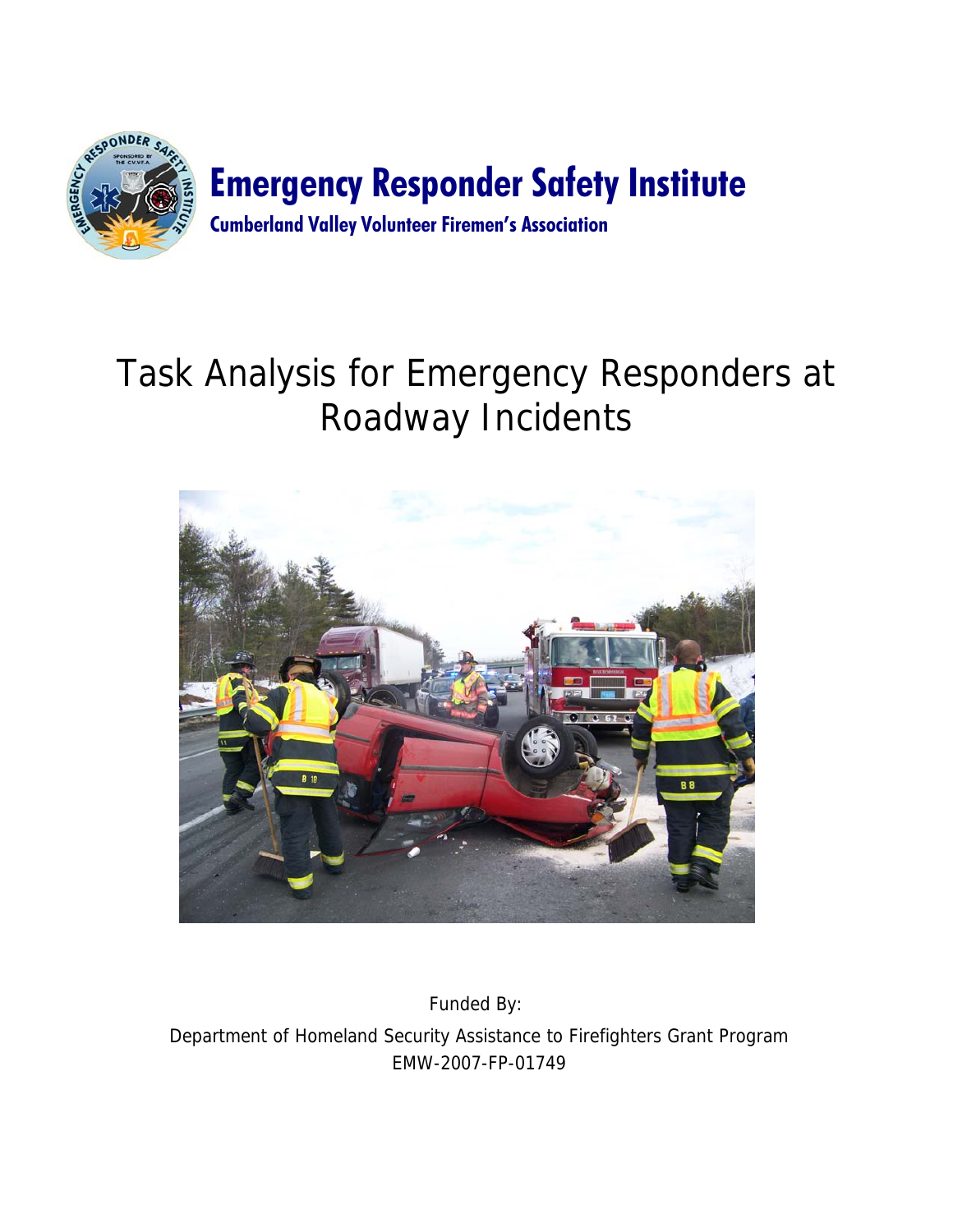## Task Analysis for Emergency Responders at Roadway Incidents

| Operations Level - Company Officer/First Line Supervisor 8 |  |
|------------------------------------------------------------|--|
|                                                            |  |
|                                                            |  |
|                                                            |  |
|                                                            |  |
|                                                            |  |
|                                                            |  |
|                                                            |  |
|                                                            |  |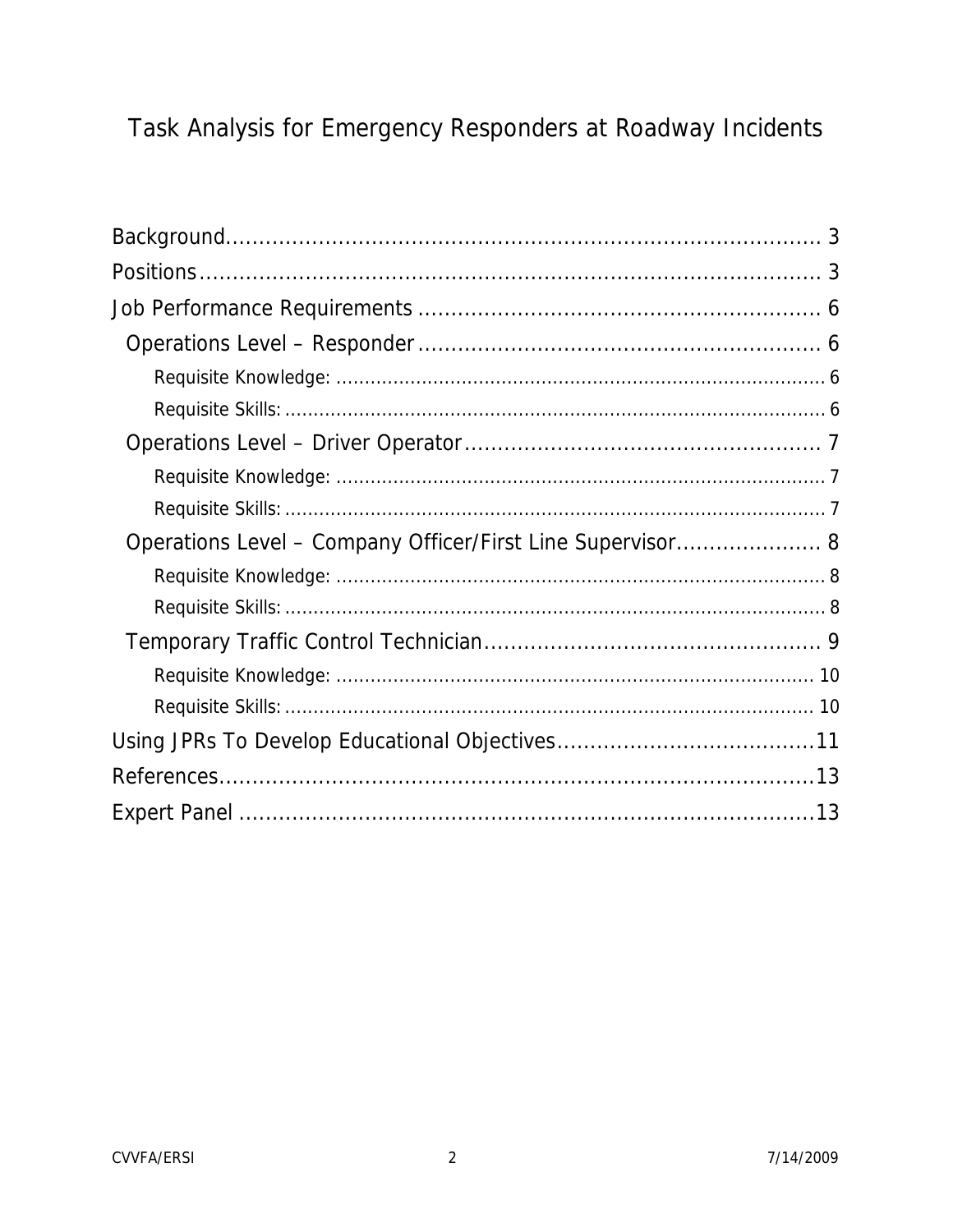

The Emergency Responder Safety Institute has conducted a review of typical functions performed by emergency responders at roadway incidents. This effort was funded as part of a grant from the Department of Homeland Security Assistance to Firefighters Grant Program (EMW-2007-FP-01749). To assist in the development process, the ERSI established a panel of experts to conduct the initial analysis and review the materials as they were developed. This report discusses the process utilized, outlines the specific job performance requirements for critical positions assigned to emergency responders and provided guidance on the use of the requirements by potential users and training organizations.

## <span id="page-2-0"></span>Background

*Protecting Emergency Responders on the Highways* a White Paper developed by the Cumberland Valley Volunteer Firemen's Association (CVVFA) in 1999 identified two key issues related to responder safety at roadway incidents. The first issue identified related directly to the work detailed in this report. The problem statement from the White Paper stated:

There is lack of consistency, agreement, and understanding of the minimum competencies (knowledge, skills, and abilities) necessary for all emergency services personnel operating in or near moving traffic.

Since the White Paper was issued there have been numerous efforts to improve on responder safety at roadway incidents. One of the first initiatives was the establishment of the Emergency Responder Safety Institute (ERSI) as the CVVFA's focal point for roadway safety efforts. Since the White Paper was issued a number of job related materials related to responder safety at roadway operations have been developed by organizations including the National Fire Protection Association (NFPA), the National Traffic Incident Management Coalition and the I-95 Corridor Coalition. These materials were review as part of this study.

#### <span id="page-2-1"></span>**Positions**

The purpose of this project was to develop a set of job performance requirements for the job functions critical to safe emergency operations at roadway incidents. The job performance requirements included in this report are based on the requirements in NFPA Professional Qualifications standards, the *Manual on Uniform Traffic Control Devices for Streets and Highway* 2003 edition (MUTCD) and the input provided by an expert panel assembled by CVVFA/ERSI.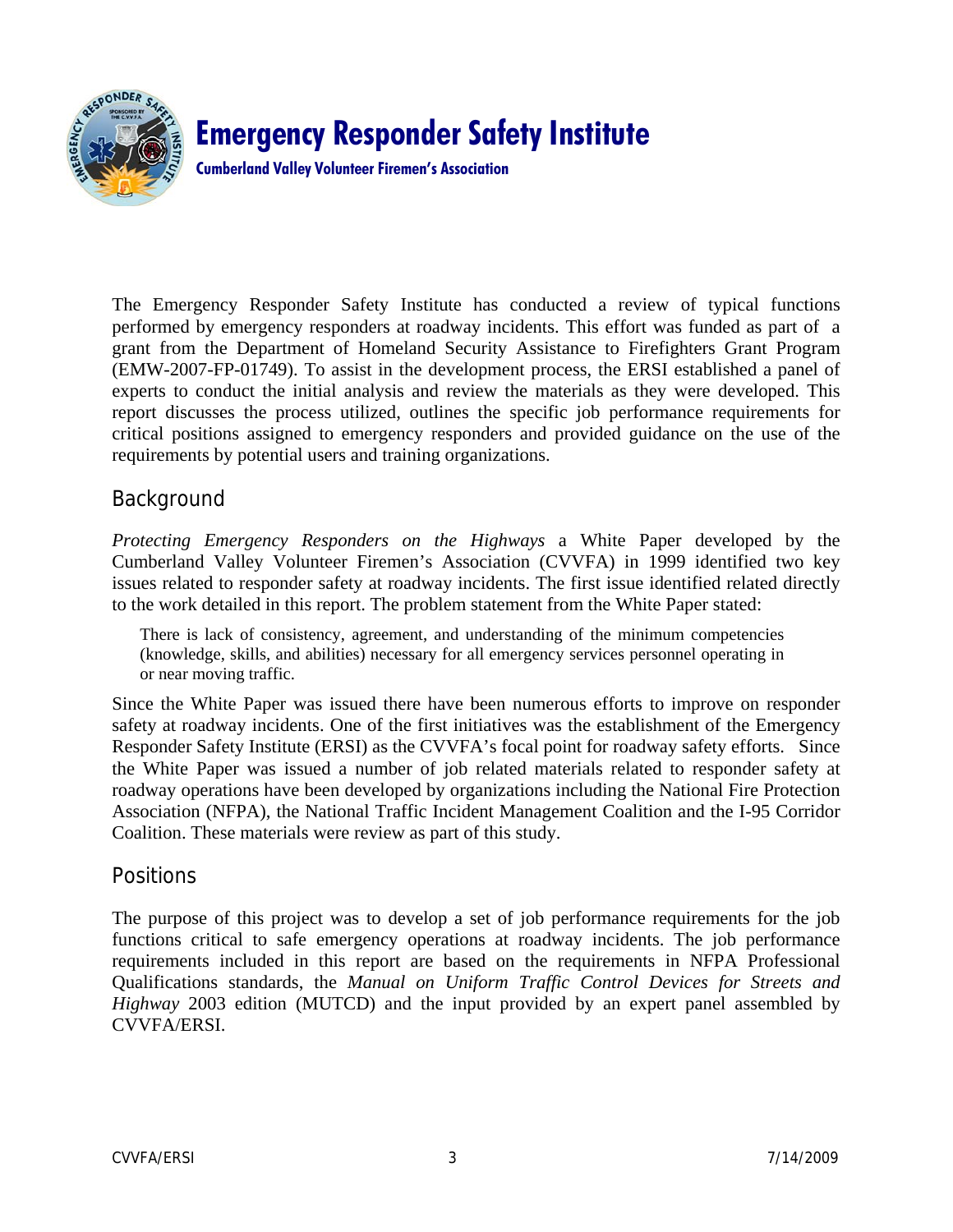Several levels of performance for emergency responders to roadway incidents were defined based the classification of traffic incidents of found in Chapter 6I of the 2003 MUTCD. These classes are:

- A. Major—expected duration of more than 2 hours;
- B. Intermediate—expected duration of 30 minutes to 2 hours; and
- C. Minor—expected duration under 30 minutes.

Each of these classes have unique traffic control characteristics and needs. The primary functions of temporary traffic control (TTC) measures at a traffic incident management area are to move road users reasonably safely and expeditiously past or around the traffic incident, to reduce the likelihood of secondary traffic crashes, and to preclude unnecessary use of the surrounding local road system. Examples include a stalled vehicle blocking a lane, a traffic crash blocking the traveled way, a hazardous material spill along a highway, and natural disasters such as floods and severe storm damage.

The MUTCD expects that responders arriving at a traffic incident should, within 15 minutes of arrival on-scene, estimate the magnitude of the traffic incident, the expected time duration of the traffic incident, and the expected vehicle queue length, and then establish appropriate temporary traffic controls for these estimates.

Based on the MUTCD classifications and the input of the expert panel, JPRs for the following positions were developed:

Operations Level – Emergency responders at roadway incidents including:

 Responder Driver/Apparatus Operator First Line Supervisor/Company Officer

Temporary Traffic Control Technician

The levels and tasks are tied to the three classes of traffic incident identified in the MUTCD as well as the guidance on the time that initial responders have to size-up the incident and estimate the class based on the anticipated time for clearance<sup>[1](#page-3-0)</sup>.

The operations level tasks are intended to apply to the initial responders to roadway incidents, as well as those who are assigned to task level functions at incidents under the direction of Incident Command. Operations level personnel are responsible for the initial size-up and implementation of TTC measures using the basic equipment carried on the first responding units.

The position of an Operations Level Responder would typically be held by a police officer, a fire police officer, a firefighter or EMT assigned to a roadway incident. The functions could also apply to DOT or public works personnel assigned to respond to roadway incidents in a jurisdiction. In many jurisdictions the responder level requirements will also apply to tow and recovery personnel.

The position of Driver/Apparatus Operator includes personnel assigned to drive the various responding units the emergency scene and then operate any equipment or systems provided on those units. In the case of a single person unit the responder would also be responsible for the driver/operator related tasks.

 $\overline{a}$ 

<span id="page-3-0"></span><sup>&</sup>lt;sup>1</sup> Manual on Uniform Traffic Control Devices for Streets and Highway 2003 edition, Section 6I.01 General.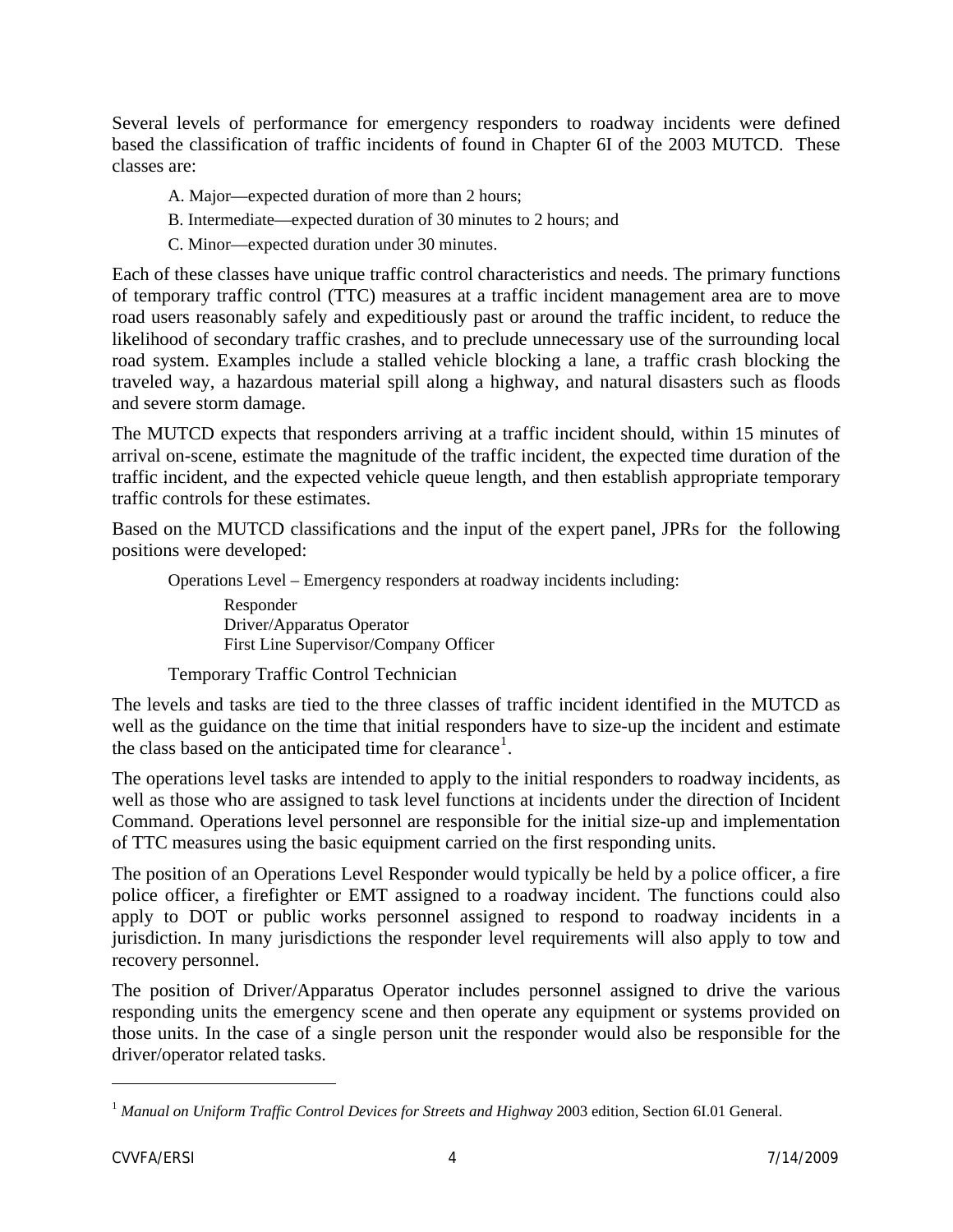The position of first line supervisor/Company Officer includes supervisory personnel assigned to the initial responding units. Examples would be a patrol supervisor in law enforcement, a company officer assigned to fire/rescue apparatus assigned to the incident or the senior person assigned to an assigned EMS unit. In some jurisdictions these tasks may also be performed by DOT or Public Works supervisors.

The position of Temporary Traffic Control Technician (TTCT) applies to personnel qualified to provide advanced input to command as part of an expanded incident management system at an Intermediate or Major roadway incident. This function may be assigned to a fire officer, a law enforcement official, a fire police officer, a rescue squad officer or DOT responder. The TTCT is responsible for the establishment of a temporary traffic control zone for Intermediate and Major incidents. The TTCT would be typically assigned to manage the Traffic Control Group or Branch for an incident.

The need for the TTCT is identified in Strategy 12 of the *National Unified Goal for Traffic Incident Management*<sup>[2](#page-4-0)</sup> (NUG) which addresses the need for around the clock availability of TIM personnel. The lack of the 24/7 availability of trained DOT personnel in many jurisdictions requires that firefighters and/or other emergency responders manage major incidents when DOT responders are not available. This issue is discussed in a 2007 article in the FHA's *Public Roads* magazine:

"To ensure safe, quick clearance, all organizations that are part of traffic incident response need to have 24/7 — or round-the-clock, every day — capacity. Although fire, law enforcement, EMS, and towing responders already are available 24/7, transportation agencies often do not have response capabilities or service patrols available outside of regular business hours. Consequently, incident responders must manage traffic incidents without the transportation agency's resources and capabilities, or they need to wait for transportation personnel who are off duty but on call to report to the scene. FHWA and NTIMC recognize the resource challenges facing State transportation agencies as they move toward providing 24/7 traffic incident response. Staffing and outfitting service patrol vehicles will need to be implemented incrementally over time.

"A serious commitment to responder safety and a true partnership between first responders and transportation organizations addressing roadway incidents implies 24/7 availability of on scene traffic control and motorist assistance," says FHWA's Paniati. FHWA and State DOT officials are building a strong case for this 24/7 availability on interstates and other high-volume transportation facilities. Traffic control during nighttime work zone operations is particularly important. Many State and local highway authorities are conducting their work zone operations overnight to reduce the impacts of construction on motorists. But nighttime operations can increase the danger to construction workers due to reduced visibility, speeding, and drunk driving. As a result, full-function service patrols and emergency services increasingly are being called to work zones to address incidents at night."  $3$ 

At emergency incidents on our roadways, if trained DOT personnel are not readily available, the TIM function will either be accomplished by the responders available at the incident or completely ignored. The objective of this phase of the current CVVFA/ERSI grant project is to develop a framework that can be used by existing emergency service training organizations to prepare personnel to assume the critical function early in the incident to insure the safety of the scene and emergency responders working at the incident.

 $\overline{a}$ 

<span id="page-4-0"></span><sup>&</sup>lt;sup>2</sup> *National Unified Goal for Traffic Incident Management: Detailed Explanation*, National Traffic Incident Management Coalition, November 2007.

<span id="page-4-1"></span><sup>&</sup>lt;sup>3</sup> Unifying Incident Response, Public Roads, September/October 2007.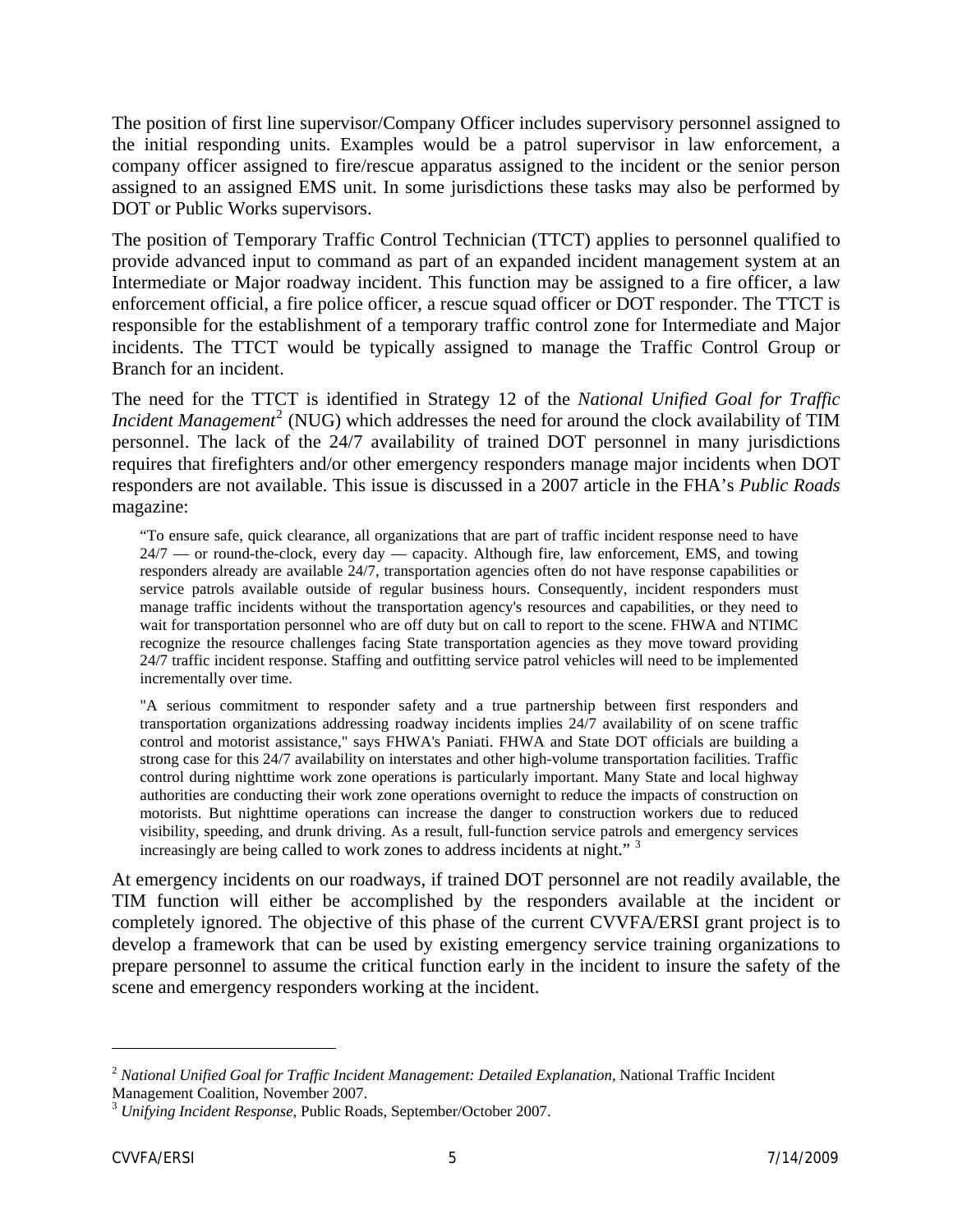## <span id="page-5-0"></span>**Job Performance Requirements**

## <span id="page-5-1"></span>Operations Level – Responder

Task 1: Establish a temporary traffic control work zone at a roadway incident, given protective equipment, traffic and scene control devices, so that protective equipment is worn, a protected work area is established using traffic and scene control devices, and the measures are taken to provide a safe work area for emergency responders at the incident.

Task 2: Operate in the temporary traffic control work zone at a roadway incident, given protective equipment, and an assignment, so that protective equipment is worn, apparatus is dismounted with due regard for moving traffic and the assigned tasks are performed in a protected work area.

<span id="page-5-2"></span>Requisite Knowledge:

- Potential hazards involved in operating on emergency scenes including: vehicle traffic, utilities, and environmental conditions
- Proper procedures for dismounting apparatus in traffic
- Procedures for safe operation at emergency scenes
- Protective equipment available for members' safety on emergency scenes
- Work zone designations

<span id="page-5-3"></span>Requisite Skills:

- Don and doff personal protective clothing including high visibility garments
- Dismount apparatus
- Operate in the protected work areas as directed
- Deploy TTC devices
- Direct vehicular traffic using hand signals and assigned traffic control equipment
- Identify potential hazards to responders operating in the protected area
- Communicate threats to personnel operating in the protected area using equipment provided

NOTE: This material is adapted from the requirements of Section 5.3.3, NFPA 1001, 2008. The JPR has been divided into two individual tasks and the requisite skills and knowledge list expanded upon based on current good practice.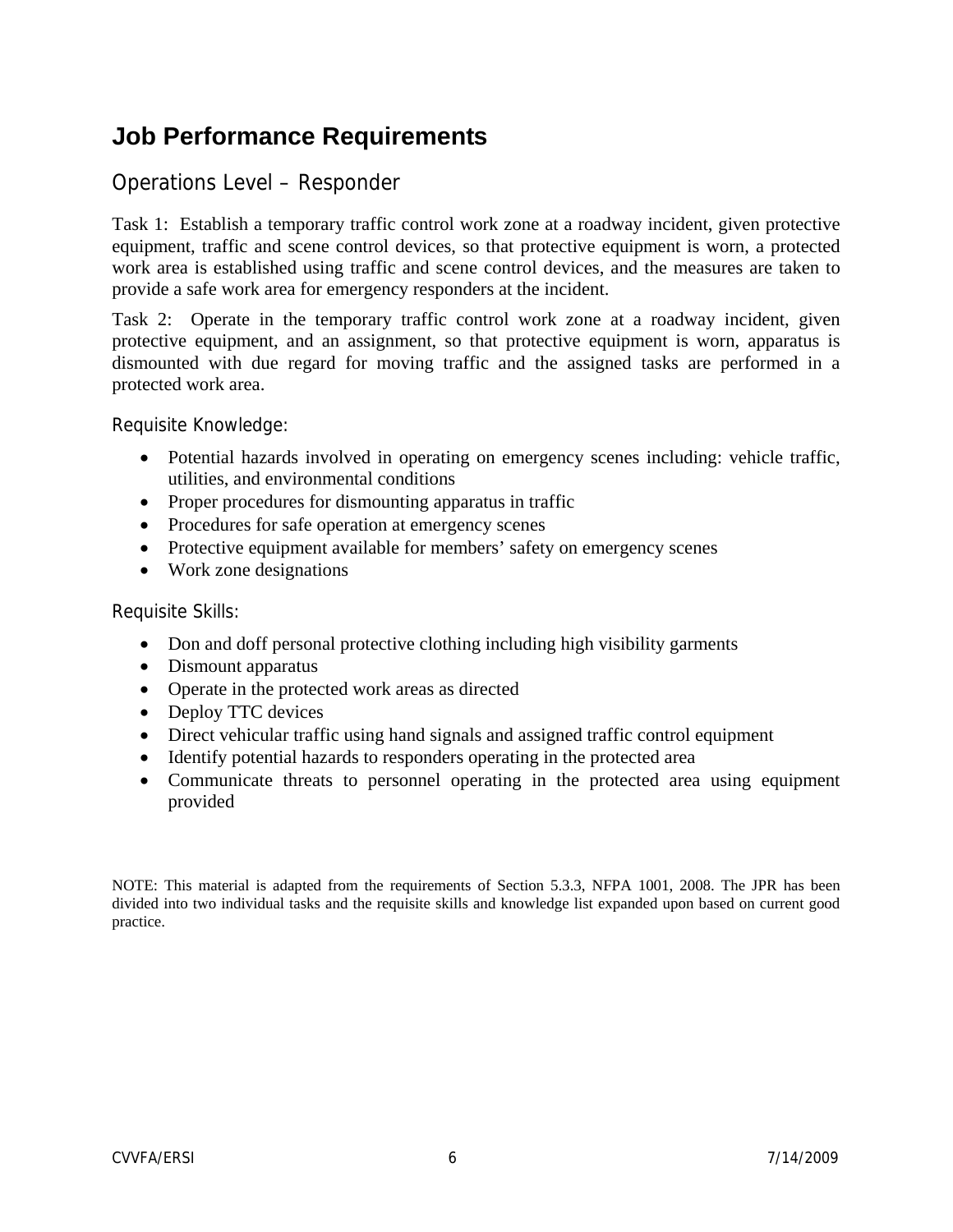## <span id="page-6-0"></span>Operations Level – Driver Operator

Task 3: Position apparatus to provide a temporary traffic control work zone at a roadway incident, given apparatus, a roadway incident, and traffic and scene control devices, so that the apparatus is positioned to provide for safe egress of personnel, a protected work area for responders is established, and systems and equipment on the apparatus can be accessed with minimal exposure to personnel.

Task 4: Deploy temporary traffic and scene control devices, given protective equipment; traffic and scene control devices, so that the operator positions devices to provide advanced warning to drivers approaching apparatus positioned at a roadway incident.

<span id="page-6-1"></span>Requisite Knowledge:

- Potential hazards involved in operating on emergency scenes including: vehicle traffic, utilities, and environmental conditions
- The advantages and disadvantages of typical blocking positions for emergency vehicles at roadway incidents
- Proper procedures for dismounting apparatus in traffic
- Procedures for safe operation at emergency scenes
- Protective equipment available for members' safety on emergency scenes
- Work zone designations

#### <span id="page-6-2"></span>Requisite Skills:

- Apparatus positioning for maximum protection at roadway incidents
- Don and doff personal protective clothing including high visibility garments
- Dismount apparatus
- Operate in the protected work areas as directed
- Deploy TTC devices
- Direct vehicular traffic using hand signals and assigned traffic control equipment
- Identify potential hazards to responders operating in the protected area
- Communicate threats to personnel operating in the protected area using equipment provided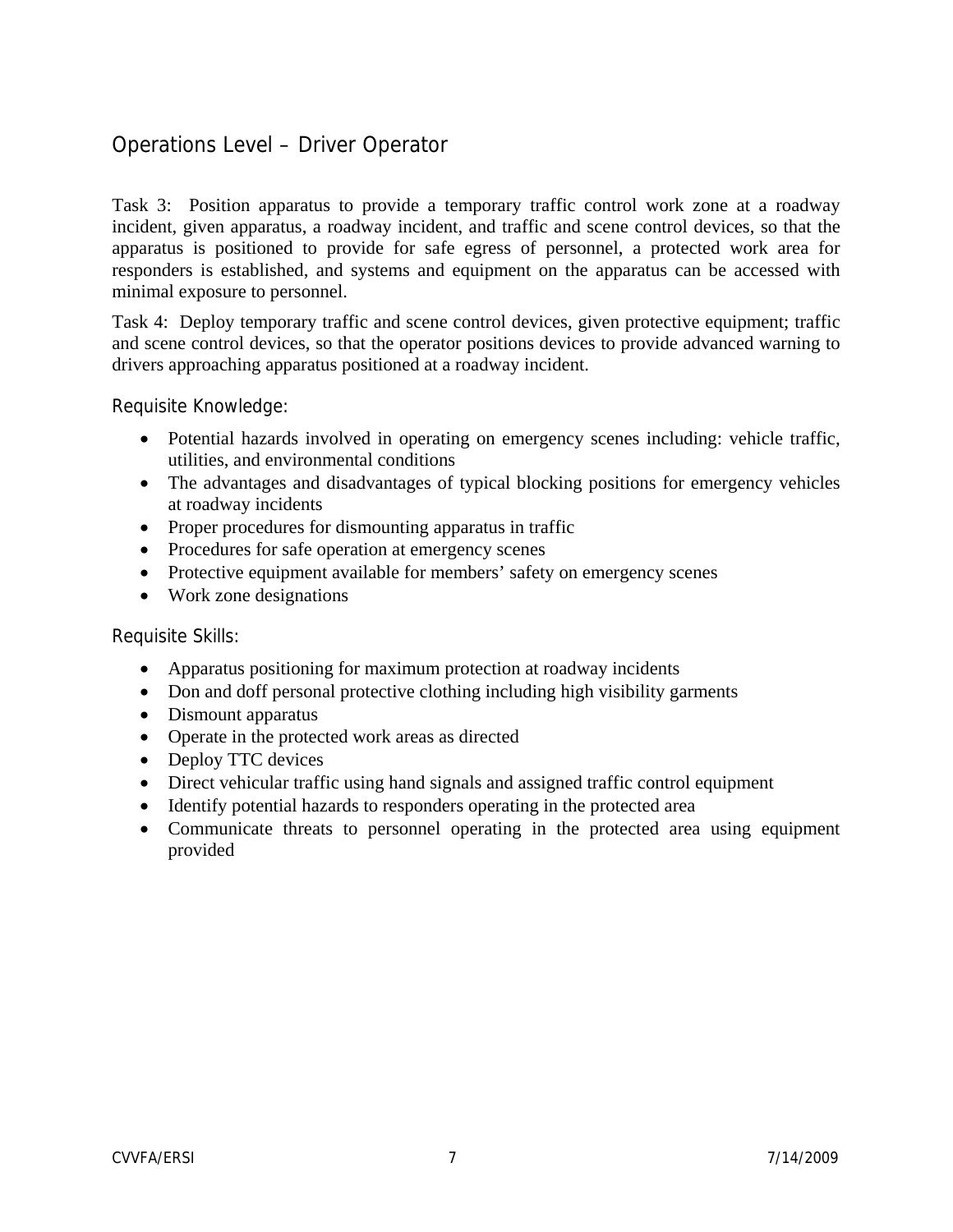## <span id="page-7-0"></span>Operations Level – Company Officer/First Line Supervisor

Task 5: Conduct an initial size-up a roadway incident, given observation on arrival at a roadway incident, so that potential hazards are identified, the location of the incident is communicated to responders and dispatch, initial response apparatus is positioned to protect the incident scene, and the time required for incident mitigation is estimated.

Task 6: Develop an initial action plan, given initial size-up information for a roadway incident and assigned emergency response resources, so that resources can be deployed to control the incident and scene safety is maximized.

Task 7: Implement an action plan for a roadway incident, given assigned resources, a roadway incident, and a preliminary action plan for the incident, so that resources are deployed to maximize personnel safety and mitigate the situation.

Task 8: Implement a scene safety plan, given assigned resources, a roadway incident, and a preliminary action plan for the incident, so that personnel operate in protected zones, an accountability system is used and all personnel operating at the incident utilize assigned PPE.

<span id="page-7-1"></span>Requisite Knowledge:

- Elements of a roadway incident size-up
- Standard operating procedures for roadway operations
- Resources available for the mitigation of fire and other emergency incidents
- Incident management system

<span id="page-7-2"></span>Requisite Skills:

- Analyze emergency scene conditions
- Work within the incident management system utilized by the jurisdiction
- Allocate assigned resources
- Communicate orally
- Supervise and account for assigned personnel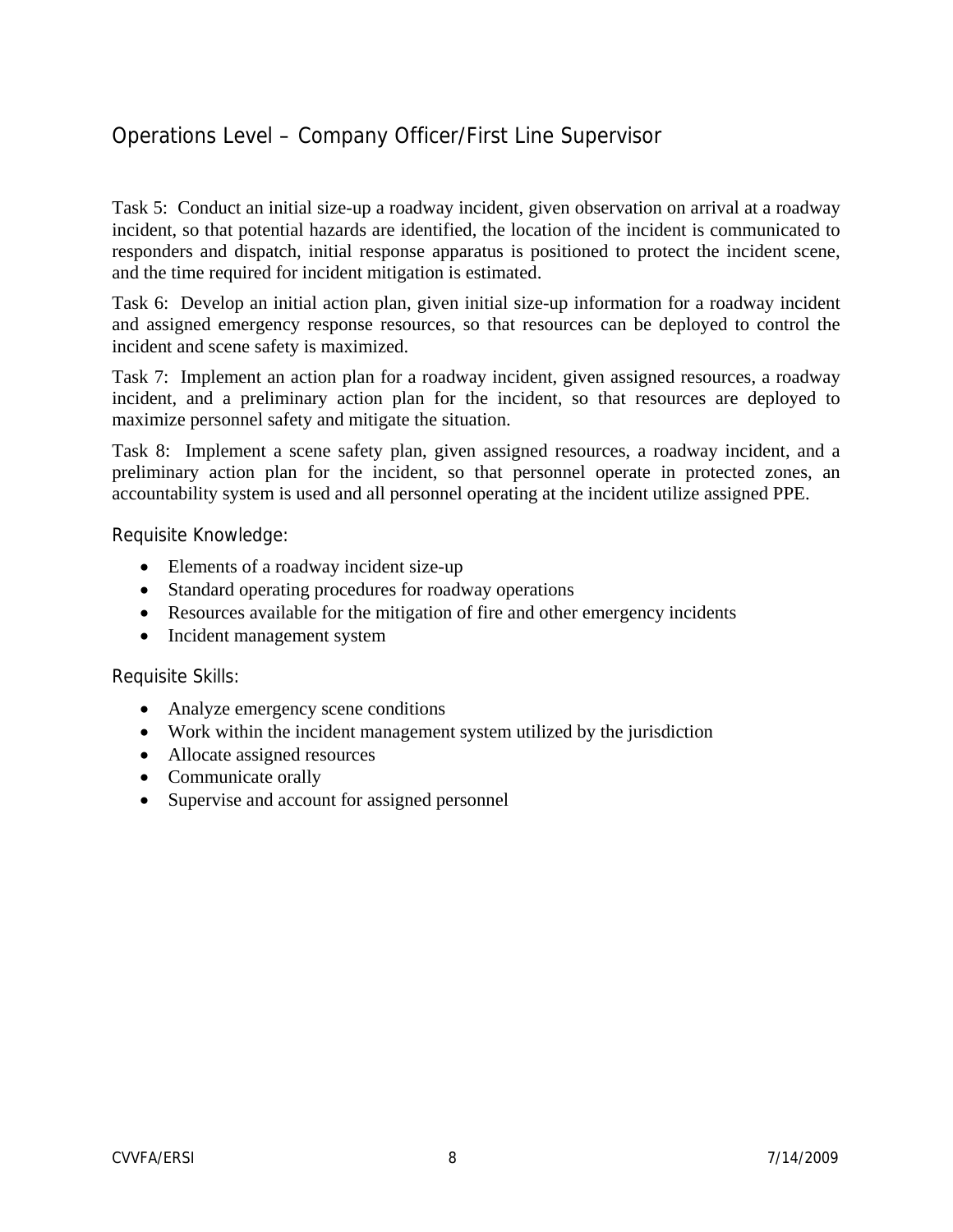## <span id="page-8-0"></span>Temporary Traffic Control Technician

Task 9: Conduct a size-up of an ongoing roadway incident, given observations and an initial action plan for an ongoing roadway incident, so that the impact of the incident on traffic flow, the safety of responders operating at the scene, existing temporary traffic control measures and requirements for additional resources are assessed.

Task 10: Develop a temporary traffic control plan for a roadway incident that will be active for more than 30 minutes, given an intermediate or major roadway incident, so that a temporary traffic control zone is developed for incident and resources to implement the plan are requested.

Task 11: Implement temporary traffic control measures for and incident that will require emergency operations for more than 30 minutes, given an intermediate or major roadway incident and assigned resources, so that a temporary traffic control zone is established for incident, responders assigned to the incident are provided with a safe work zone, traffic is moved through or around the incident safely and expeditiously, and the likelihood of secondary crashes is reduced.

Task 12: Assess the effectiveness of temporary traffic control measures that have been implemented at a roadway incident, given a temporary traffic control zone for an intermediate or major roadway incident and observations regarding traffic flow through and around the incident, so that modifications to the temporary traffic control zone for the incident can be made to improve safety and traffic flow if necessary.

Task 13: Work within a unified incident command structure at a roadway incident, given an intermediate or major roadway incident and an incident management assignment, so that the assignment is accomplished and responding agencies are coordinated with through out the incident.

Task 14: Coordinate the demobilization of temporary traffic control measures implemented at a roadway incident, given an intermediate or major roadway incident, assigned resources and ongoing temporary traffic control measures, so that traffic is allowed to flow at normal capacity as the emergency operations are completed and responding units are released.

Task 15: Analyze roadway incident operations, given observations and scene documentation for an intermediate or major roadway incident, so that input is provided to responding units and agencies and improvements to existing agency operating procedures are recommended as necessary.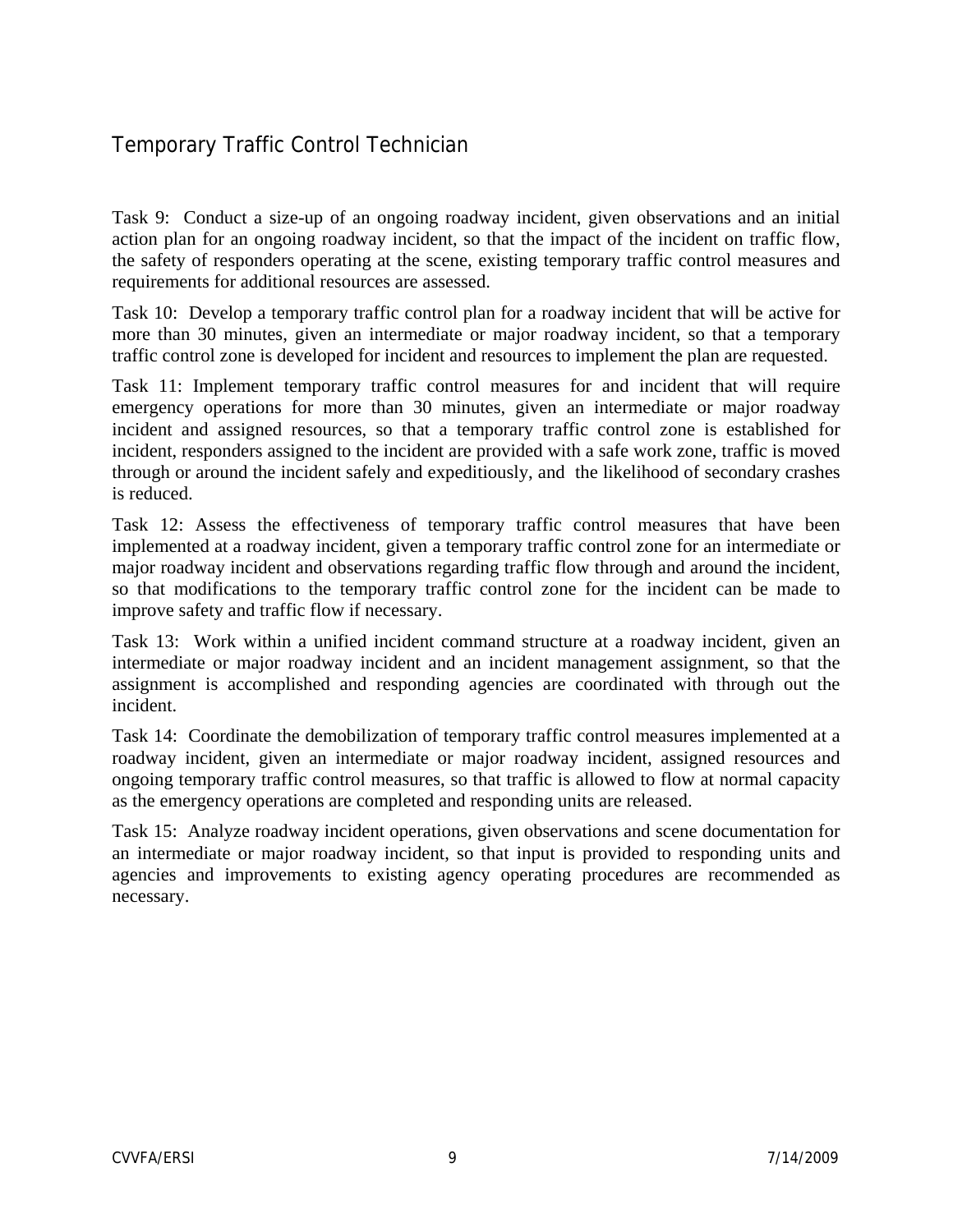<span id="page-9-0"></span>Requisite Knowledge:

- Temporary traffic control methods
	- $\checkmark$  Advanced warning
	- $\checkmark$  Use of devices to identify work zones
	- $\checkmark$  Use of "flaggers" in the temporary traffic control zone
- Requirements of MUTCD Chapter 6I
- SOP's established by the jurisdiction
- Available traffic control resources
- Hazards associated with roadway incidents
	- $\checkmark$  Limited access highways
	- $\checkmark$  Multi-lane roads
	- $\checkmark$  Urban streets
	- $\checkmark$  Rural roads
- Risk management for roadway incidents
- TTC Terminology
- NIMS Incident Management system and roadway incidents
- Working in a "unified" command system
- Selection of PPE
- Types of equipment used for TTC
- Established traffic management plans for the jurisdiction

<span id="page-9-1"></span>Requisite Skills:

- Communication
- Donning and doffing of PPE
- Deployment of traffic control devices
- Incident size-up
- Developing action plans
- Implementing temporary traffic control measures
	- $\checkmark$  Limited access highways
	- $\checkmark$  Multi-lane roads
	- $\checkmark$  Urban streets
	- $\checkmark$  Rural roads
- Demobilizing an incident
- Evaluate impact of incident on traffic flow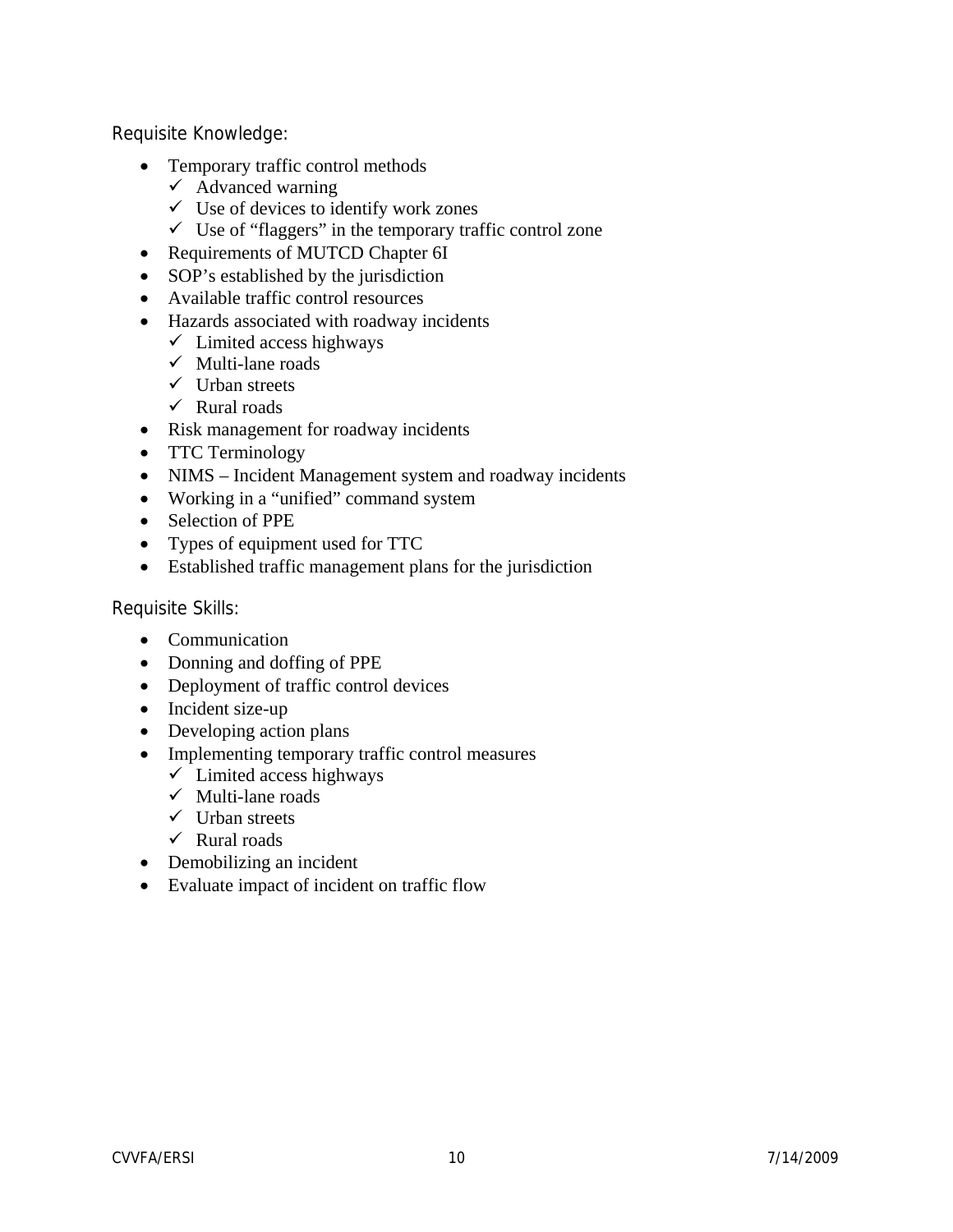## <span id="page-10-0"></span>Using JPRs To Develop Educational Objectives

The format used for the requirements found in this report is that used for NFPA Professional Qualification standards. In that system there are three major components to each Job Performance Requirement (JPR); a *Task*, a *Given* statement and a *Standard*. The task is what the individual is expected to be able to accomplish on the job. The given statement provides the framework that the task will be performed in including special tools that might be required and the type of situation. The Standard is the measurement of when the task is successfully completed.

Using the operation of a fire extinguisher as an example the components of the JPR would be:

**Task**: Extinguish incipient Class A, Class B, and Class C fires

**Given**: given a selection of portable fire extinguishers

**Standard**: so that the correct extinguisher is chosen, the fire is completely extinguished, and correct extinguisher handling techniques are followed

The completed Job Performance Requirement from NFPA 1001 for fire extinguisher operation reads:

5.3.16\* Extinguish incipient Class A, Class B, and Class C fires, given a selection of portable fire extinguishers, so that the correct extinguisher is chosen, the fire is completely extinguished, and correct extinguisher-handling techniques are followed.

(A) Requisite Knowledge: The classifications of fire; the types of, rating systems for, and risks associated with each class of fire; and the operating methods of, and limitations of portable extinguishers.

(B) Requisite Skills: The ability to operate portable fire extinguishers, approach fire with portable fire extinguishers, select an appropriate extinguisher based on the size and type of fire, and safely carry portable fire extinguishers.

A.5.3.16 The Fire Fighter I should be able to extinguish incipient Class A fires such as wastebaskets, small piles of pallets, wood, or hay; Class B fires of approximately 9 ft<sup>2</sup> (0.84  $(m<sup>2</sup>)$ ; and Class C fires where the electrical equipment is energized.

The requisite knowledge and skills components are designed to identify what the individual must know and be able to do in order to complete the task. The appendix item associated with the JPR provides guidance to the user on what the committee has identified as an incipient fire.

Once the JPRs are established for a given position, they can be used to evaluate the competency of individuals related to a specific job. It is also an easy step to convert the requirements into training objectives to bring personnel up to the level that they can complete the tasks on the job.

Using the operation of a fire extinguisher as an example the components of the JPR would be:

**Task**: Extinguish incipient Class A, Class B, and Class C fires

**Given**: given a selection of portable fire extinguishers

**Standard**: so that the correct extinguisher is chosen, the fire is completely extinguished, and correct extinguisher handling techniques are followed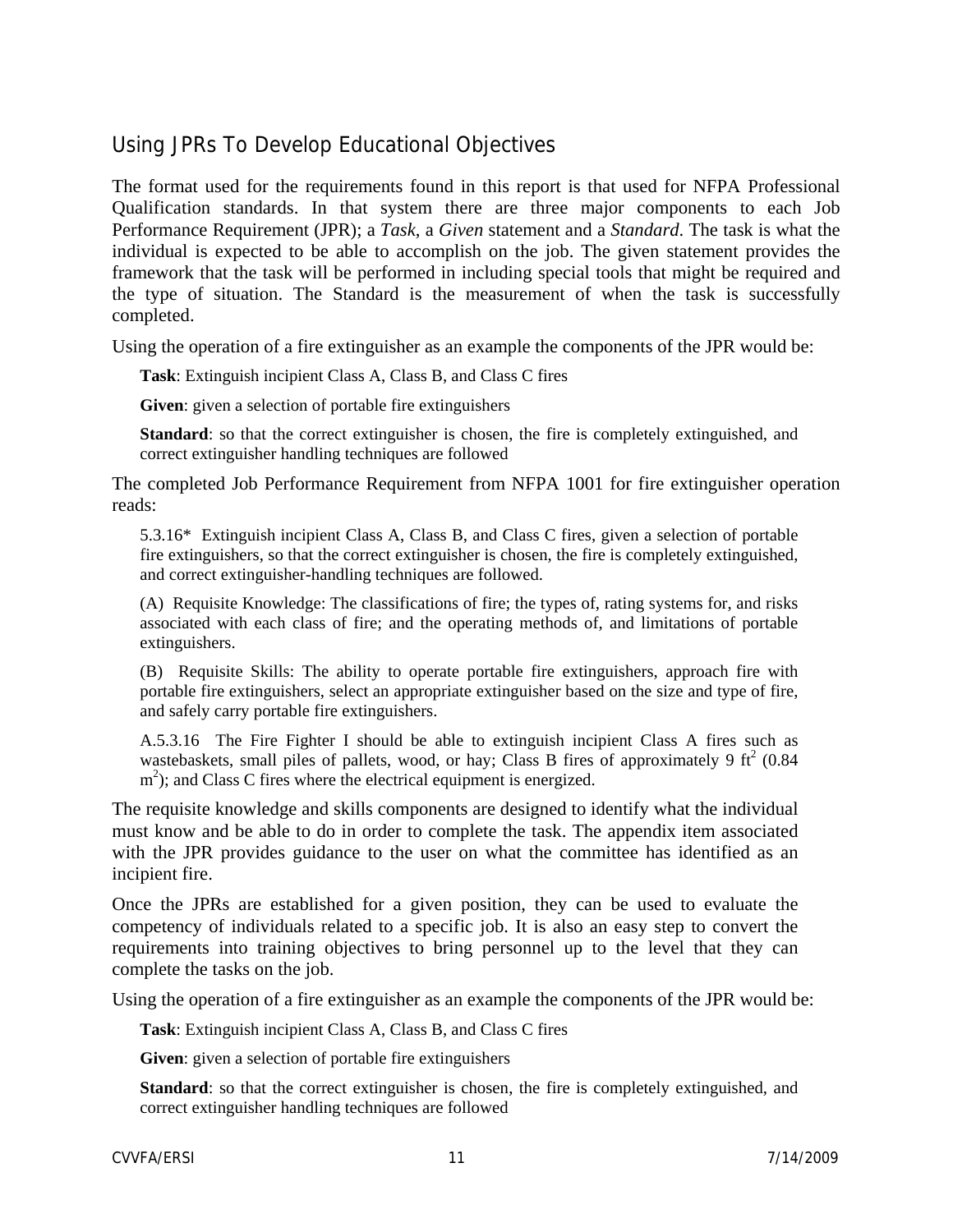The completed Job Performance Requirement from NFPA 1001 for fire extinguisher operation reads:

5.3.16\* Extinguish incipient Class A, Class B, and Class C fires, given a selection of portable fire extinguishers, so that the correct extinguisher is chosen, the fire is completely extinguished, and correct extinguisher-handling techniques are followed.

(A) Requisite Knowledge: The classifications of fire; the types of, rating systems for, and risks associated with each class of fire; and the operating methods of, and limitations of portable extinguishers.

(B) Requisite Skills: The ability to operate portable fire extinguishers, approach fire with portable fire extinguishers, select an appropriate extinguisher based on the size and type of fire, and safely carry portable fire extinguishers.

A.5.3.16 The Fire Fighter I should be able to extinguish incipient Class A fires such as wastebaskets, small piles of pallets, wood, or hay; Class B fires of approximately 9 ft<sup>2</sup> (0.84)  $(m<sup>2</sup>)$ ; and Class C fires where the electrical equipment is energized.

The requisite knowledge and skills components are designed to identify what the individual must know and be able to do in order to complete the task. The appendix item associated with the JPR provides guidance to the user on what the committee has identified as an incipient fire.

Once the JPRs are established for a given position, they can be used to evaluate the competency of individuals related to a specific job. It is also an easy step to convert the requirements into training objectives to bring personnel up to the level that they can complete the tasks on the job.

To use the JPRs to define training the developer would convert the JPR into a lesson or module objective with behaviors, conditions and standards that can be measured within the teaching environment. Using the fire extinguisher example from above the following lesson objective could be written:

The fire fighter will select and use an appropriate fire extinguisher to extinguish a Class A, B or C fire.

The requisite skills and knowledge lists would then be converted to enabling objectives to help to define course content. Each item in the requisite knowledge list becomes an objective. For example the item *classifications of fire* an objective related to a cognitive behavior might be written:

Given a description of a fire, the student will identify the classification with 100% accuracy.

Each item in the requisite skills list becomes an objective describing a psychomotor behavior. For example the item *operate* an objective related to a cognitive behavior might be written:

Given a description of a fire, the student will identify the classification with 100% accuracy.